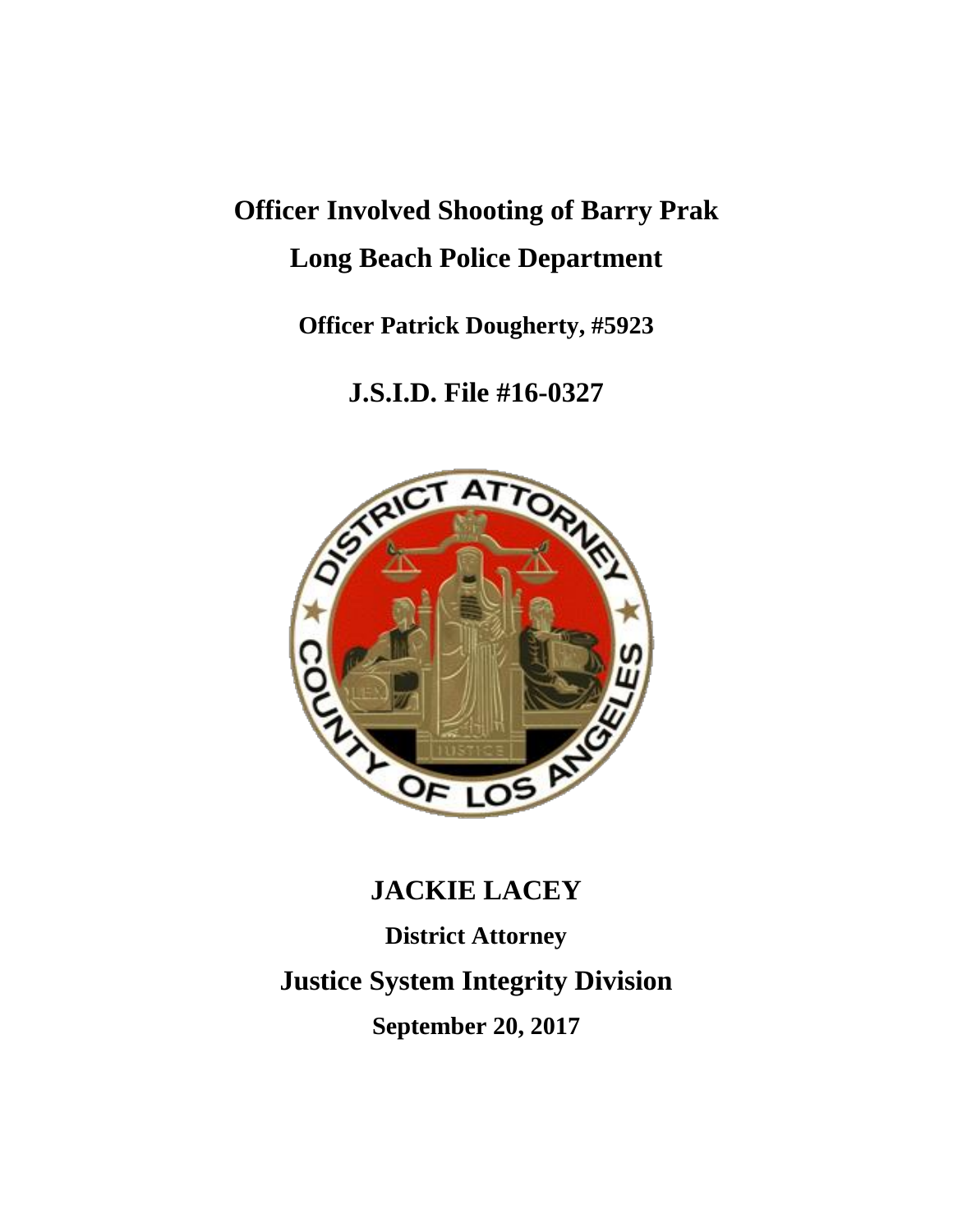#### **MEMORANDUM**

| TO:             | CHIEF ROBERT G. LUNA<br>Long Beach Police Department<br>400 W. Broadway<br>Long Beach, California 90802 |
|-----------------|---------------------------------------------------------------------------------------------------------|
| FROM:           | <b>JUSTICE SYSTEM INTEGRITY DIVISION</b><br>Los Angeles County District Attorney's Office               |
| <b>SUBJECT:</b> | <b>Officer Involved Shooting of Barry Prak</b><br>J.S.I.D. File #16-0327<br>L.B.P.D. DR #16-41030       |
| DATE:           | September 20, 2017                                                                                      |

The Justice System Integrity Division (JSID) of the Los Angeles County District Attorney's Office has completed its review of the June 28, 2016, fatal shooting of Barry Prak by Long Beach Police Officer Patrick Dougherty. We have determined that Officer Dougherty acted in lawful self-defense and the defense of others when he used deadly force against Prak.

The following analysis is based upon a series of reports prepared by the Long Beach Police Department (LBPD). The District Attorney Command Center was notified of this shooting at 12:00 p.m. on June 28, 2016. The District Attorney Response Team (DART) responded to the location of the shooting where they received a briefing and "walk-through" of the scene.

#### **FACTUAL ANALYSIS**

On June 28, 2016, at approximately 9:00 a.m., a United States Marshal Fugitive Task Force attempted to arrest Barry Prak on an outstanding arrest warrant for attempted murder in Los Angeles County case number NA103879. Detective Pirooz from the task force identified Prak as he walked alone along a sidewalk in Long Beach. Prak was wearing shorts and a T-shirt. Pirooz and another officer attempted to detain Prak, but Prak fled several blocks on foot to an apartment building located at **East 15th Street.** Prak ran up a staircase and, just prior to entering Unit A, Pirooz unsuccessfully attempted to tase Prak.

Pirooz ordered Prak to surrender several times, but Prak barricaded himself inside the apartment. He told Pirooz, "Fuck you guys. I hope you guys all die!" At approximately 9:30 a.m., the LBPD SWAT team responded to the location. Shortly thereafter, Vannak  $S$  and his cousin exited Unit A without incident and were questioned by officers.<sup>1</sup> Prak was the only remaining person inside the residence. Vannak  $S$  told the police Prak ran into the apartment and told him that he was "hot," which Vannak Sounderstood as meaning Prak was wanted by the police.

<sup>&</sup>lt;sup>1</sup> Unit A is a two-bedroom apartment located on the second floor, shared by Vannak S and his sister, Vannary S . Vannary S was Prak's friend and had given him permission to stay at her apartment.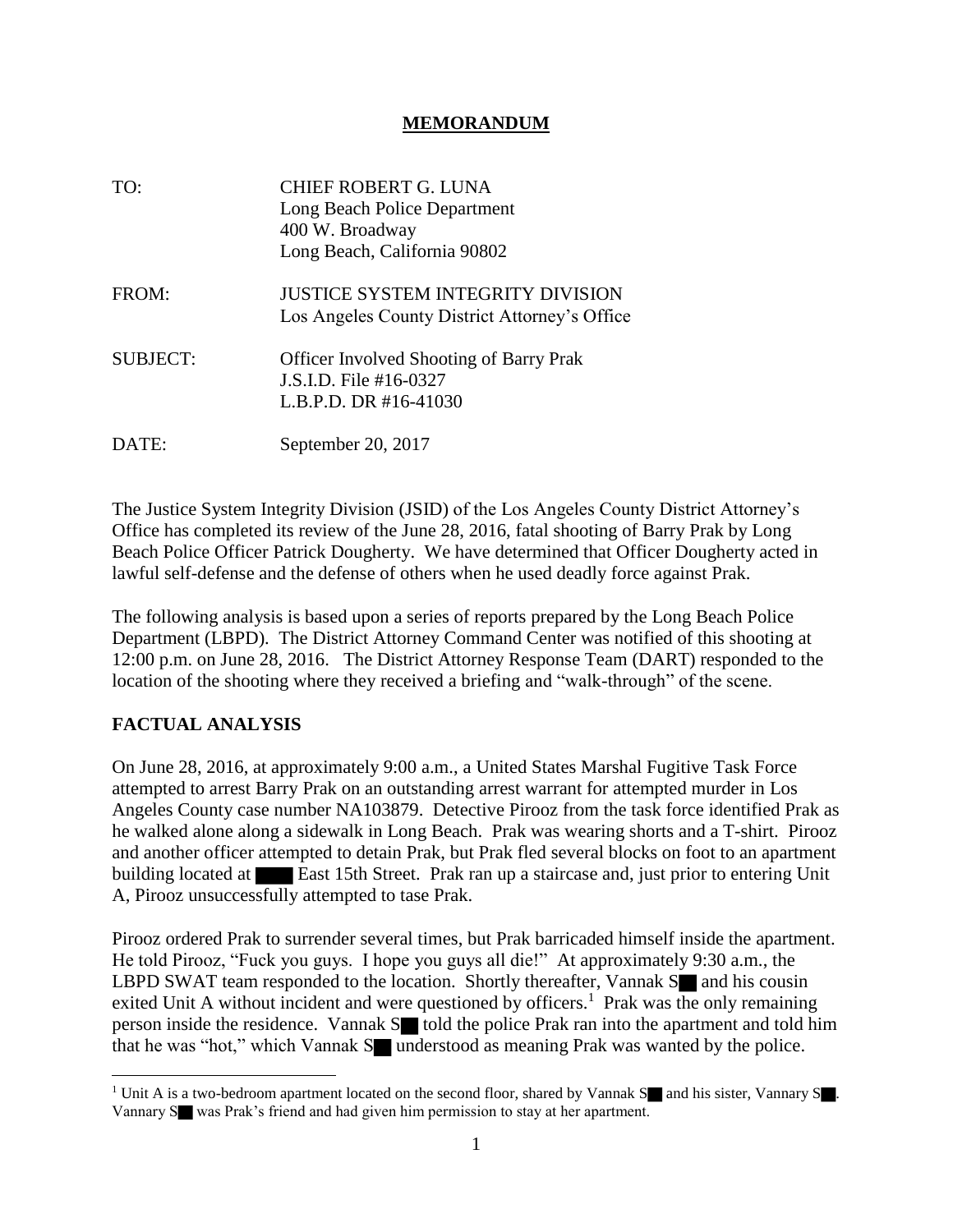Vannak  $S$  told police that there were no guns inside the apartment, but there were knives located in his bedroom and the kitchen.

SWAT Officer Dougherty arrived at the location and was notified of the circumstances leading up to the barricade. Specifically, Dougherty was told that Prak was an Asian Boys gang member, a fugitive wanted for a shooting,<sup>2</sup> and possibly armed and dangerous. Dougherty and other SWAT officers, including Officer Vong, took a position near the alleyway to the rear of the apartment complex. From the alleyway, there was a direct view of the front door of Unit A, the only apartment located atop the staircase. Vong was assigned a weapon which fired less lethal rubber rounds. Officer Parcells and his K9 partner, Credo, were another less lethal option. Dougherty was Vong's lethal cover, and was armed with an assault rifle. As Dougherty and Vong took cover along a cinderblock wall, Vong took a kneeling position and Dougherty stood directly behind and slightly on top of him.

During the standoff, Prak engaged in limited dialogue with the police by speaking to them through the open windows of the apartment. After the other two occupants exited, Prak yelled that he would exit in "three hours." Another time he said that he wanted the media present when he surrendered. He also announced that he would exit in "ten minutes" shortly before he exited the apartment. Police officers were able to see Prak through the open windows and, along with Dougherty and Vong, observed that Prak had changed from a T-shirt into a baggy sweatshirt.

At approximately 11:01 a.m., two hours after Pirooz's initial contact with Prak, he exited the apartment wearing shorts and a baggy long-sleeved sweatshirt concealing his forearms. Prak hesitantly followed commands, and only partially raised his hands, such that his elbows were bent at 90 degrees, and his upper arms were almost parallel to the ground.

Prak walked down the stairs. Dougherty began giving Prak commands to walk toward him and to place his hands higher in the air. Prak ignored the commands from Dougherty to place his hands higher in the air. Dougherty was unable to see if Prak was concealing any weapons in his waistband. When Prak was approximately 20-25 feet from SWAT officers, Vong ordered Prak to get on his hands and knees and to crawl toward him. Prak slowly complied with these orders. As he got closer to the SWAT team, he was given several orders to get on his stomach. Prak suddenly took his hands off the ground, stood up, and lunged toward officers as he manipulated an object in the sleeve of his sweatshirt. Parcells deployed Credo, who bit and took hold of Prak's left arm as Prak continued to move toward the officers. Vong fired a total of four less lethal 40mm rubber rounds at Prak as he advanced toward officers and removed a knife from his sleeve. Unfazed by both Credo and the less lethal rounds, Prak continued his forward movement toward the SWAT team. Dougherty saw that Prak was swinging a knife left and right in front of his body as he advanced closer. When Prak was within five feet of Dougherty and Vong, Dougherty believed that they were in imminent danger of suffering serious bodily injury or death. Concerned for their safety, Dougherty fired five rounds at Prak's chest in quick succession. Prak was struck four times and dropped a few feet in front of Dougherty and Vong with his arms underneath his body. Credo was inadvertently struck by one round and died.

<sup>2</sup> Related to the same outstanding arrest warrant in NA103879.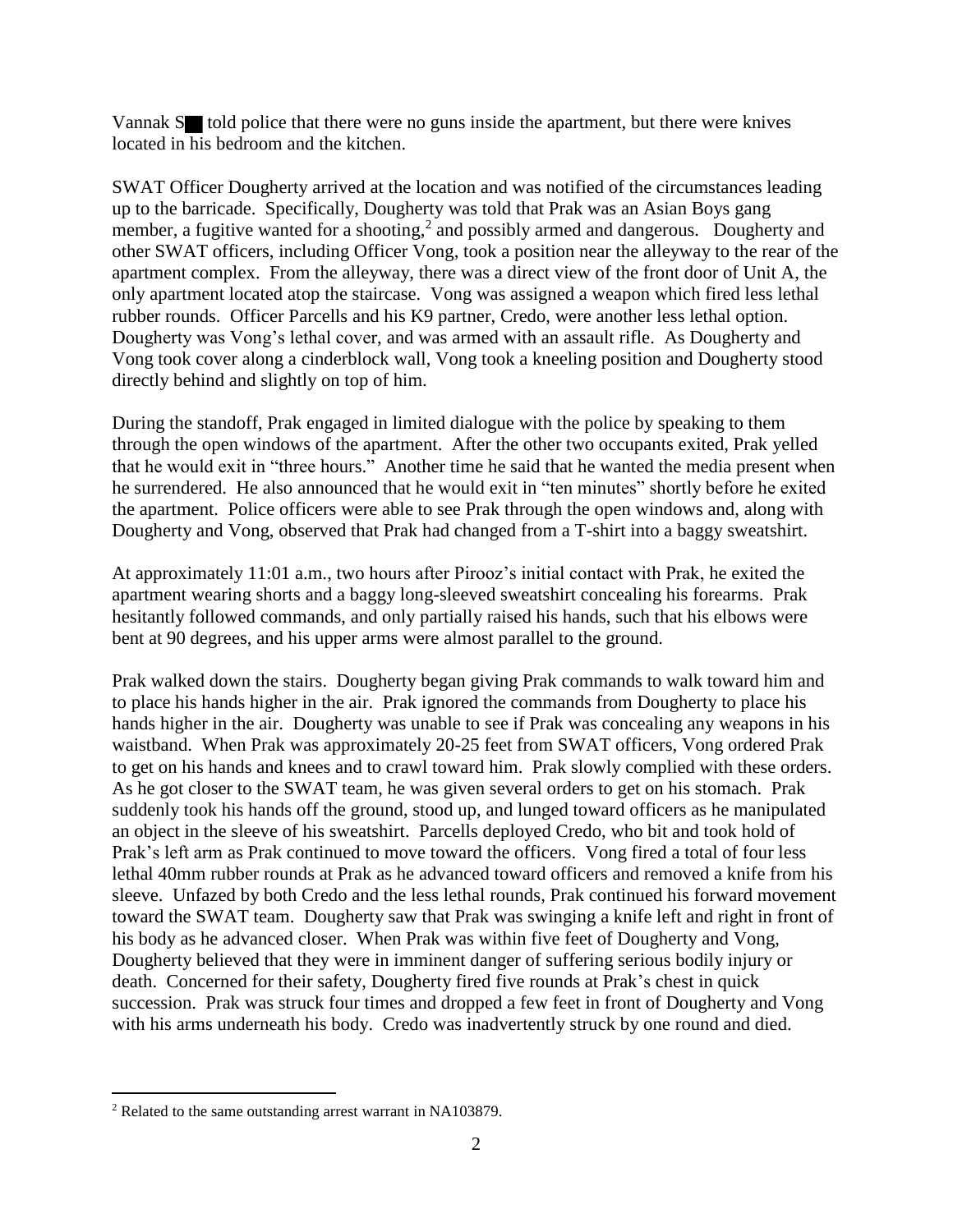A neighbor recorded the incident with her cell phone, which corroborates both law enforcement and civilian accounts of what happened. Dougherty and Vong are not visible in the recording. Their position is just outside the frame of the camera lens to the bottom right.



Prak just before he stood up and lunged toward officers. Dougherty and Vong are located in the vicinity where the arrow is pointed.



Prak standing and grabbing at his right sleeve.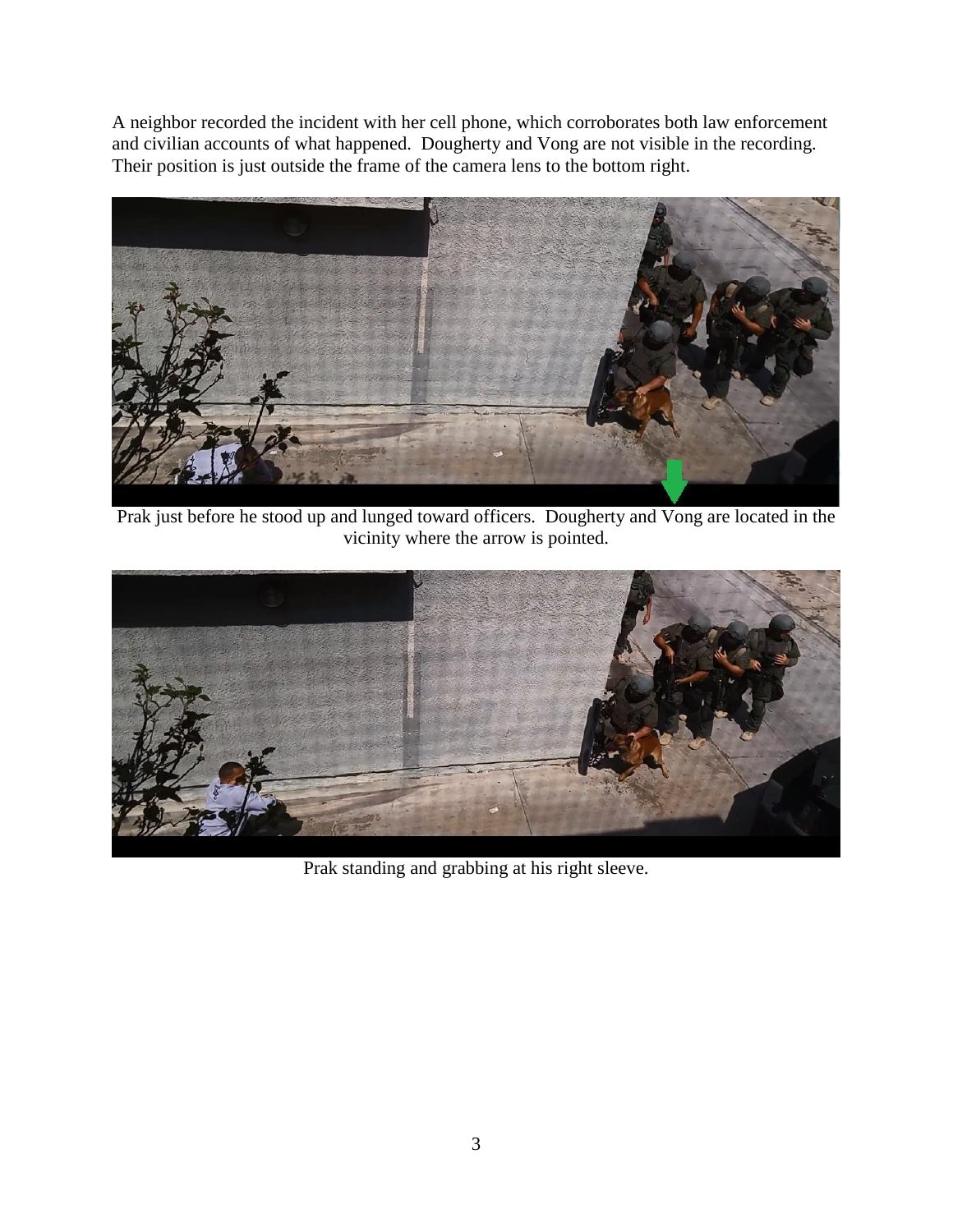

Credo's first contact with Prak prior to Vong firing less lethal rounds.



Prak advancing on Dougherty and Vong.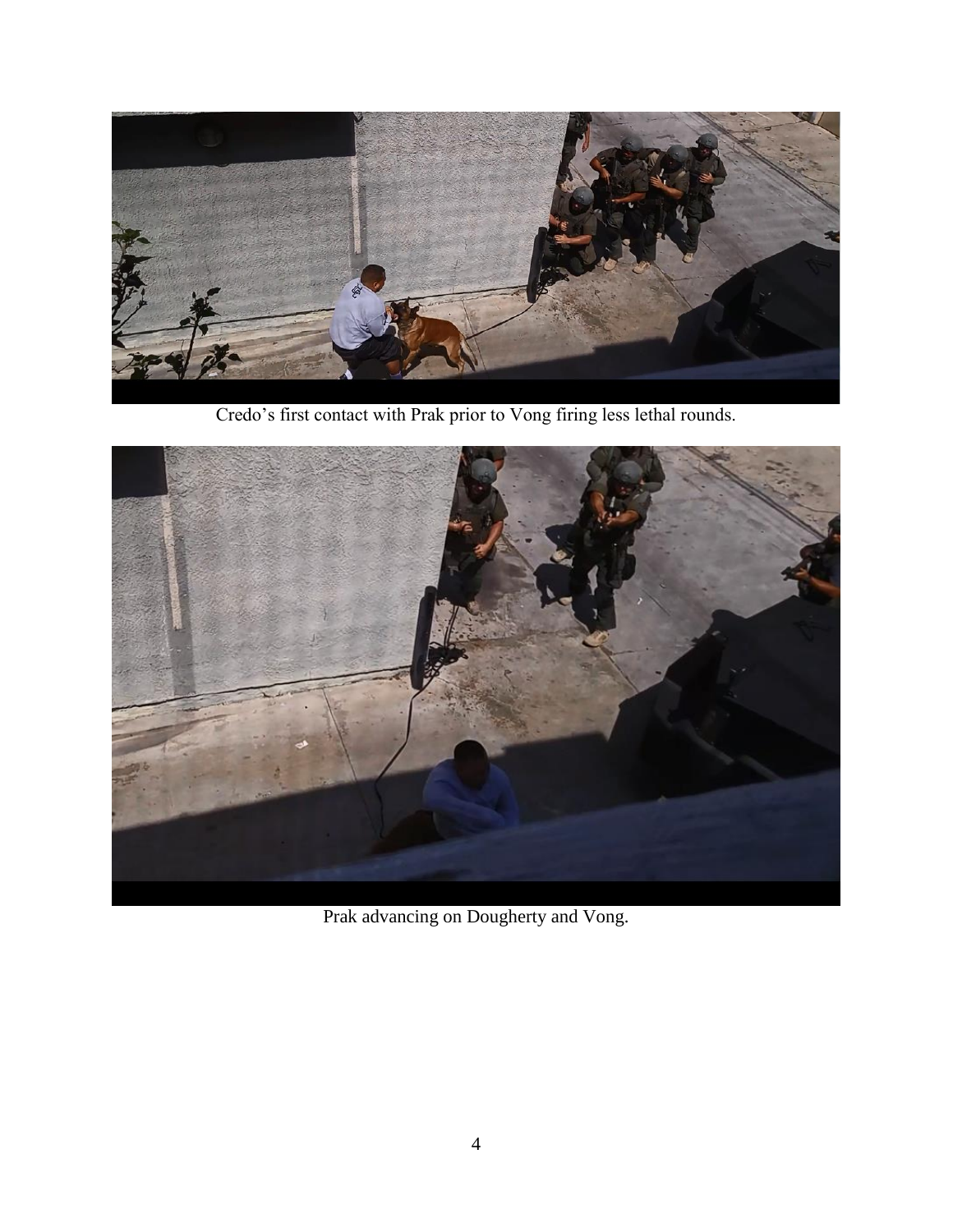

Prak moving toward Vong and Dougherty just prior to shots being fired.

From the moment Prak jumped to his feet, to when Dougherty fired shots, approximately three seconds elapsed.

## **Other Evidence**

After the shooting, officers handcuffed Prak and applied first-aid to reduce his bleeding. One of the certified EMT's of the LBPD SWAT team saw Prak's knife on the ground almost directly under Prak's body. Prak was transported to Saint Mary's Medical Center where he was pronounced dead.



Knife used by Prak.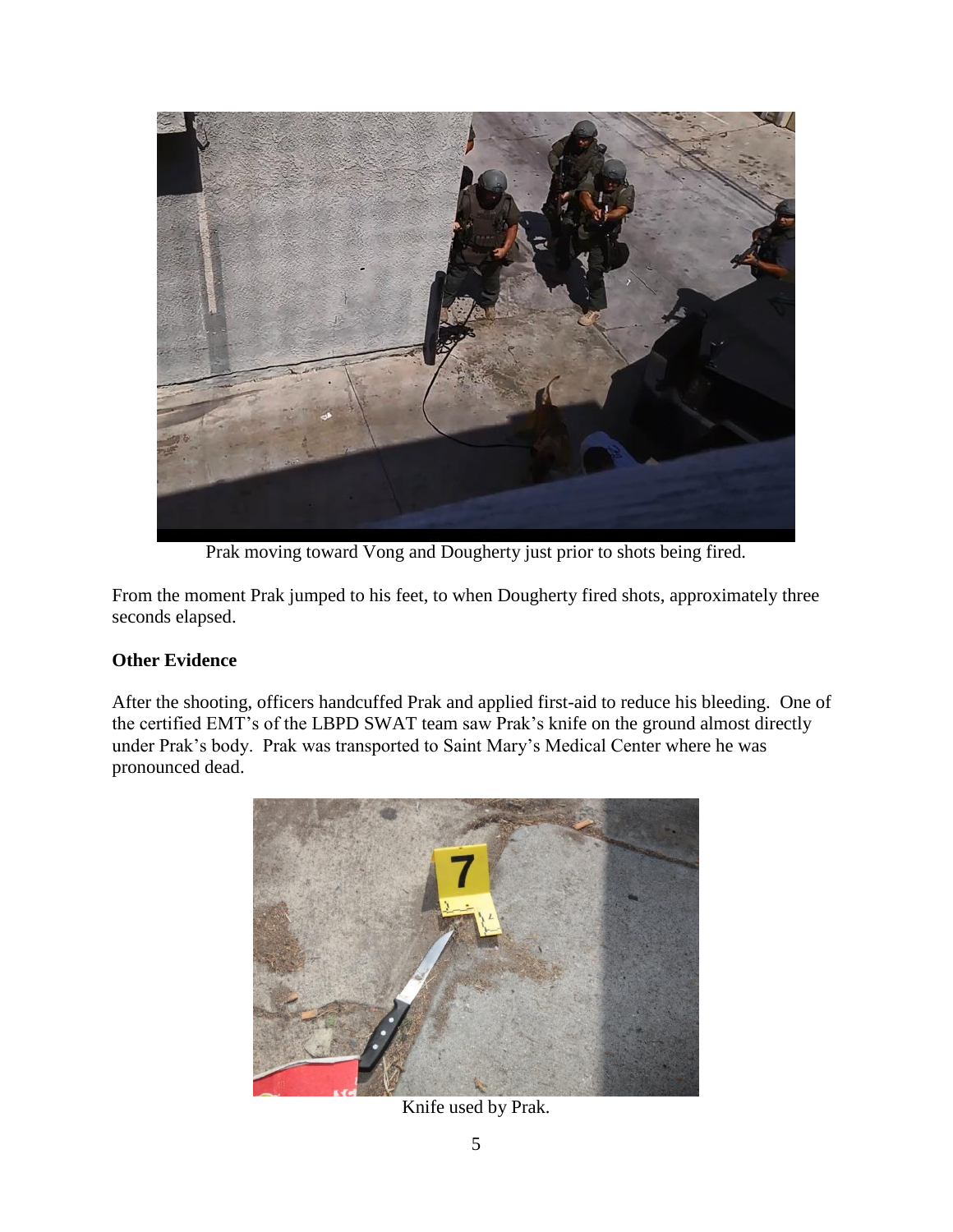On July 4, 2016, Deputy Medical Examiner Matthew Miller, M.D., performed an autopsy on Prak, and determined the cause of death to be due to multiple gunshot wounds. Prak suffered three gunshot wounds to his chest and one to his left arm. Toxicology tests did not detect the presence of any controlled substances in his blood.

### **LEGAL ANALYSIS**

California law permits the use of deadly force in self-defense or in the defense of another if it reasonably appears that the person claiming the right of self-defense actually and reasonably believed that he was in imminent danger of great bodily injury or death. *People v. Randle* (2005) 35 Cal.4th 987, 994; *People v. Mercer* (1962) 210 Cal.App.2d 153, 161.

In protecting himself or another, a person may use that amount of force which he believes reasonably necessary and which would appear to a reasonable person, in the same or similar circumstances, to be necessary to prevent imminent injury. CALCRIM No. 505.

In California, the evaluation of the reasonableness of a police officer's use of deadly force employs a reasonable person acting as a police officer standard. *People v. Mehserle* (2012) 206 Cal.App.4th 1125, 1146 (holding that California law "follows the objective 'reasonable person' standard—the trier of fact is required to evaluate the conduct of a reasonable person in the defendant's position [citations omitted] . . . the jury should consider all relevant circumstances surrounding the defendant's conduct. This enables the jury to evaluate the conduct of a reasonable person functioning as a police officer in a stressful situation—but this is not the same as following a special 'reasonable police officer' standard.")

"The 'reasonableness' of a particular use of force must be judged from the perspective of a reasonable officer on the scene, rather than the 20/20 vision of hindsight…The calculus of reasonableness must embody allowance for the fact that police officers are often forced to make split-second judgments—in circumstances that are tense, uncertain, and rapidly evolving—about the amount of force that is necessary in a particular situation." *Graham v. Connor* (1989) 490 U.S. 386, 396-397.

Where the peril is swift and imminent and the necessity for action immediate, the law does not weigh in too nice scales the conduct of the assailed and say he shall not be justified in killing because he might have resorted to other means to secure his safety. *People v. Collins* (1961) 189 Cal.App.2d 575, 589.

#### **CONCLUSION**

The evidence examined in this investigation shows Prak fled from police officers knowing that he was wanted. Prak's communications with the police through the open windows of the apartment were limited and his "surrender" prolonged, as he walked out of the apartment nearly two hours after his initial encounter with Pirooz.

Prak's actions prior to exiting the apartment show that he planned and prepared to use force against the officers under the guise of a surrender. It was a warm summer day in Long Beach